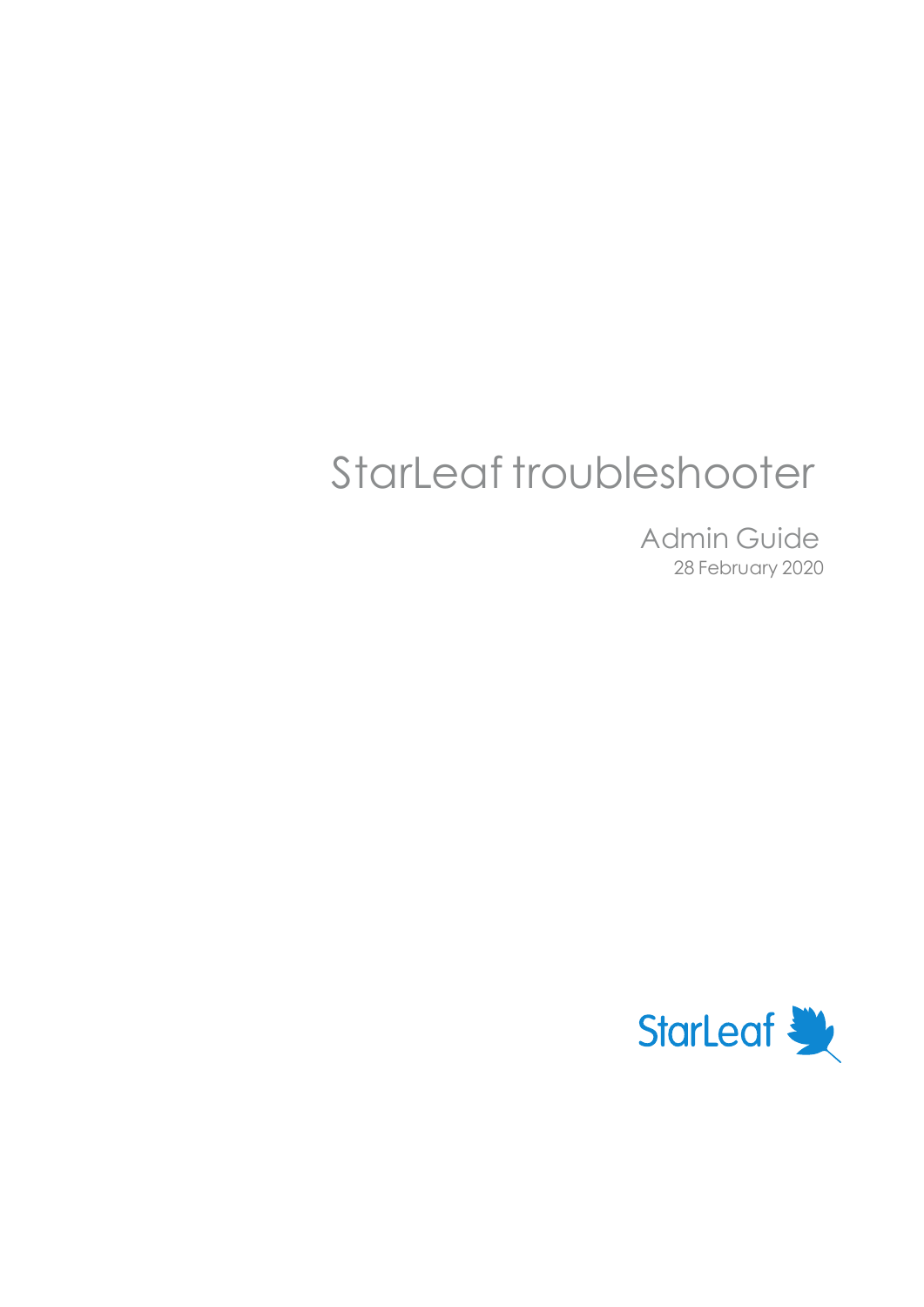# **Contents**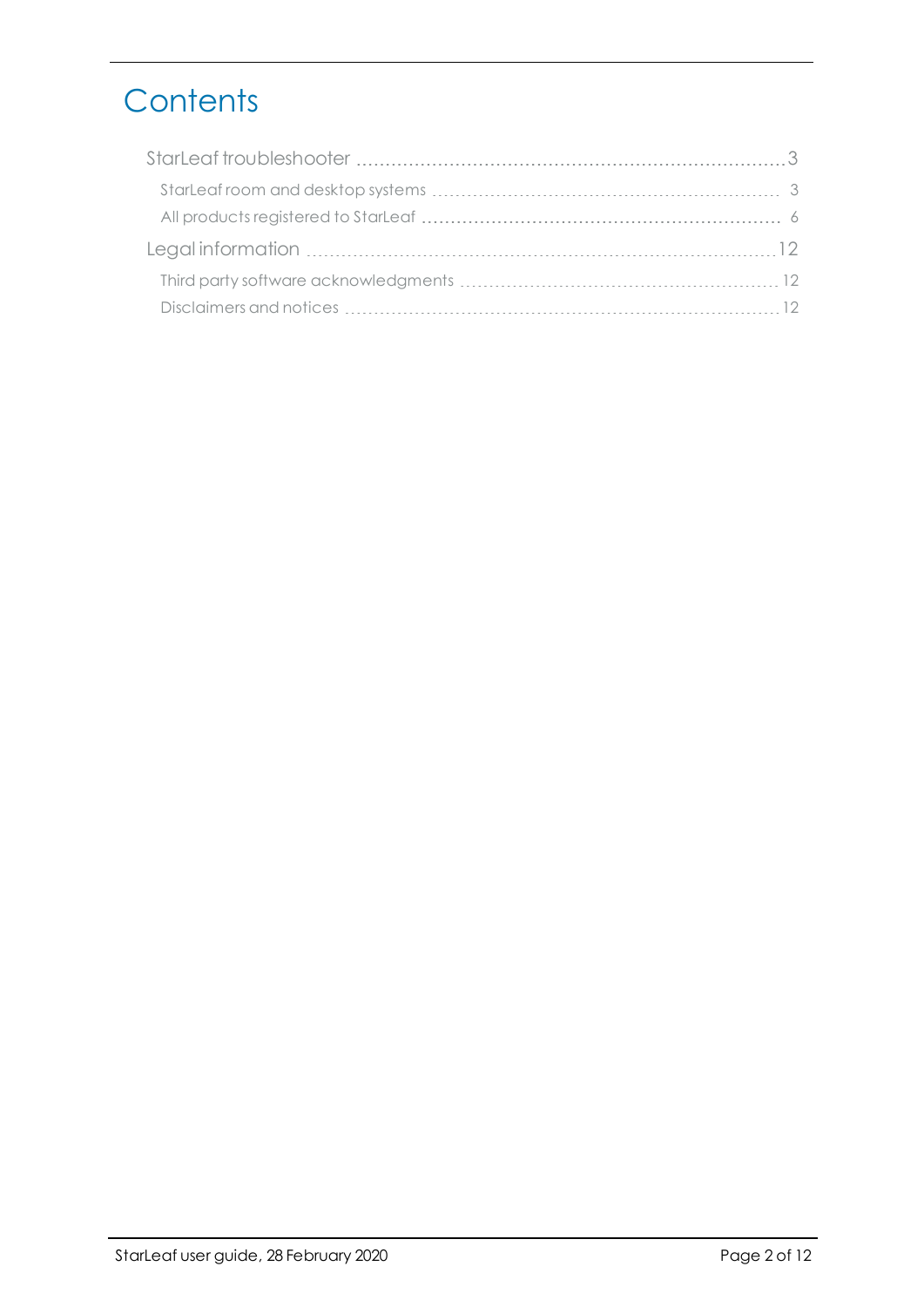# <span id="page-2-0"></span>**StarLeaf troubleshooter**

This troubleshooter provides you with guidance in addressing some of the more common problems when connecting StarLeaf devices to the StarLeaf platform. Each section indicates to which products it applies. Group Telepresence includes the GT 3351, and GT Mini 3330.

<span id="page-2-1"></span>For information about installing and using StarLeaf devices, go to [Knowledge](https://support.starleaf.com/) Center.

### **StarLeaf room and desktop systems**

# **The StarLeaf touchscreen controller is not powered**

Applies to: **PT** Mini **V** Group Telepresence **V** Breeze

The StarLeaf touchscreen controller attached to StarLeaf PT Mini can receive power in one of two ways:

- **an AC/DC adaptor:** The Phone 2120 and the Touch 2020 can be powered using an AC/DC power adaptor connected to the mains power supply. The AC/DC adaptor is available from StarLeaf, part number 712-00010. Connect the adaptor to the **DC +48V port** on the touchscreen controller (this is the round socket on the back panel) and then connect the adaptor to the mains power supply using the power cable supplied with the adaptor
- <sup>n</sup> **a Power over Ethernet (POE) network connection**: if the network provides a Power over Ethernet connection, the touchscreen controller does not require the AC/DC adaptor. If the touchscreen controller is to use Power over Ethernet, check that the cable plugged into the network port on the rear of the touchscreen controller (labeled with this symbol:  $\frac{1}{2}$ , is connected to a Power over Ethernet switch port

If the touchscreen controller does not power up when you connect the network, then it is not receiving Power over Ethernet and you need to use the AC/DC adaptor. The touchscreen controller attached to a Group Telepresence codec receives power from the codec; an AC/DC power adaptor must not be used. Any further problems with powering a touchscreen controller may indicate a hardware problem. In this case, contact your reseller or StarLeaf technical support.

### **QuickConnect screen**

Applies to: **PT** Mini<sup>◆</sup> Group Telepresence ◆ Breeze

If you power a touchscreen controller and you see the QuickConnect screen, you must enter a QuickConnect code: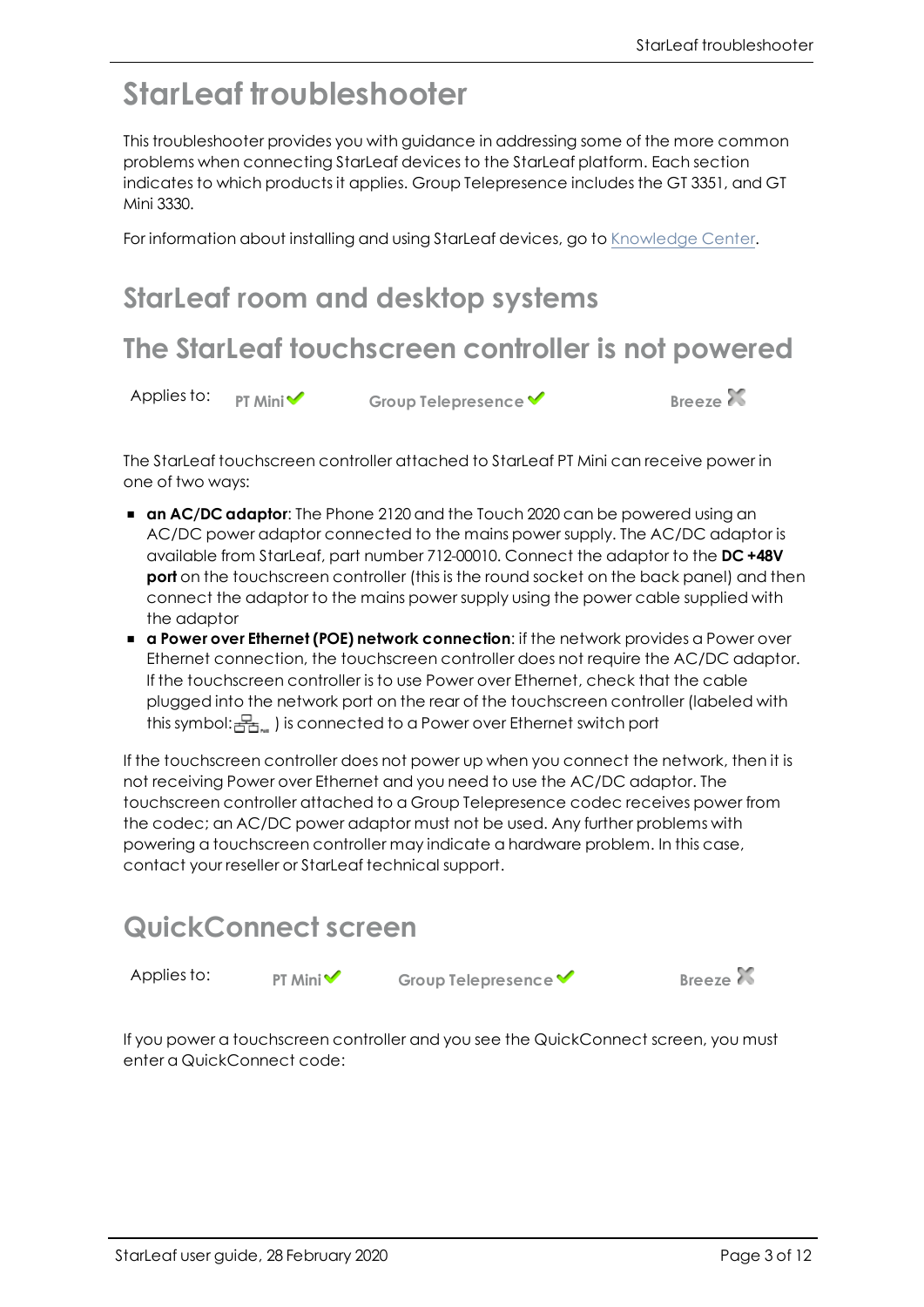| o                            |                                                                                                             |                         | StarLeaf    |   |                |  |  |  |
|------------------------------|-------------------------------------------------------------------------------------------------------------|-------------------------|-------------|---|----------------|--|--|--|
| Enter your QuickConnect code |                                                                                                             |                         |             |   |                |  |  |  |
|                              | $\begin{array}{c c c c c c} \hline \textbf{6} & \textbf{4} & \textbf{5} & \textbf{6} \\ \hline \end{array}$ |                         |             |   |                |  |  |  |
|                              |                                                                                                             |                         |             |   |                |  |  |  |
|                              |                                                                                                             |                         |             |   |                |  |  |  |
|                              |                                                                                                             | 1                       | $\mathbf 2$ | 3 |                |  |  |  |
|                              |                                                                                                             | $\overline{\mathbf{4}}$ | 5           | 6 |                |  |  |  |
|                              |                                                                                                             | $\overline{7}$          | 8           | 9 | $\overline{a}$ |  |  |  |
|                              |                                                                                                             |                         | 0           |   | Connect        |  |  |  |

StarLeaf creates a unique QuickConnect code for every StarLeaf hardware endpoint user and for each Group Telepresence endpoint. You cannot have a QuickConnect code until you have provisioned this user through the StarLeaf Portal. The QuickConnect code that you need is displayed on the user's page in the StarLeaf Portal and in a user's settings email. If you are a user and you haven't received a user settings email, then you need to contact your video administrator or the reseller of your StarLeaf system.

# **The touchscreen controller is working but PT Mini video is not**

Applies to: **PT** Mini ◆ **Group Telepresence Breeze Breeze** 

If the PT Mini is correctly installed, you can see a self-view video whenever you press the speakerphone button on the Phone or Touch. If this is not the case, look at the icons at the

top-left corner of the touchscreen controller's screen; you can see a PT Mini icon  $\bullet$ .

- <sup>n</sup> If the PT Mini icon is not there, check that the StarLeaf-supplied USB cable is correctly connected between the touchscreen controller and the PT Mini. After connecting the USB cable, allow 30 seconds for the system to connect (the PT Mini may upgrade its firmware and reboot)
- <sup>n</sup> If the PT Mini icon is displayed on the touchscreen controller and you see self view when you press the speakerphone button but you do not receive video in a call, this could be because the person at the other end of the call is not video-enabled. Also, remember that if there is insufficient bandwidth to make a video call between you and the other party, your PT Mini places the call as an audio-only call. In that case, the problem could be at either end. If you are not receiving remote video on a call to somebody from whom you normally receive video, contact your reseller or StarLeaf technical support

# **I am not receiving any video on a StarLeaf system**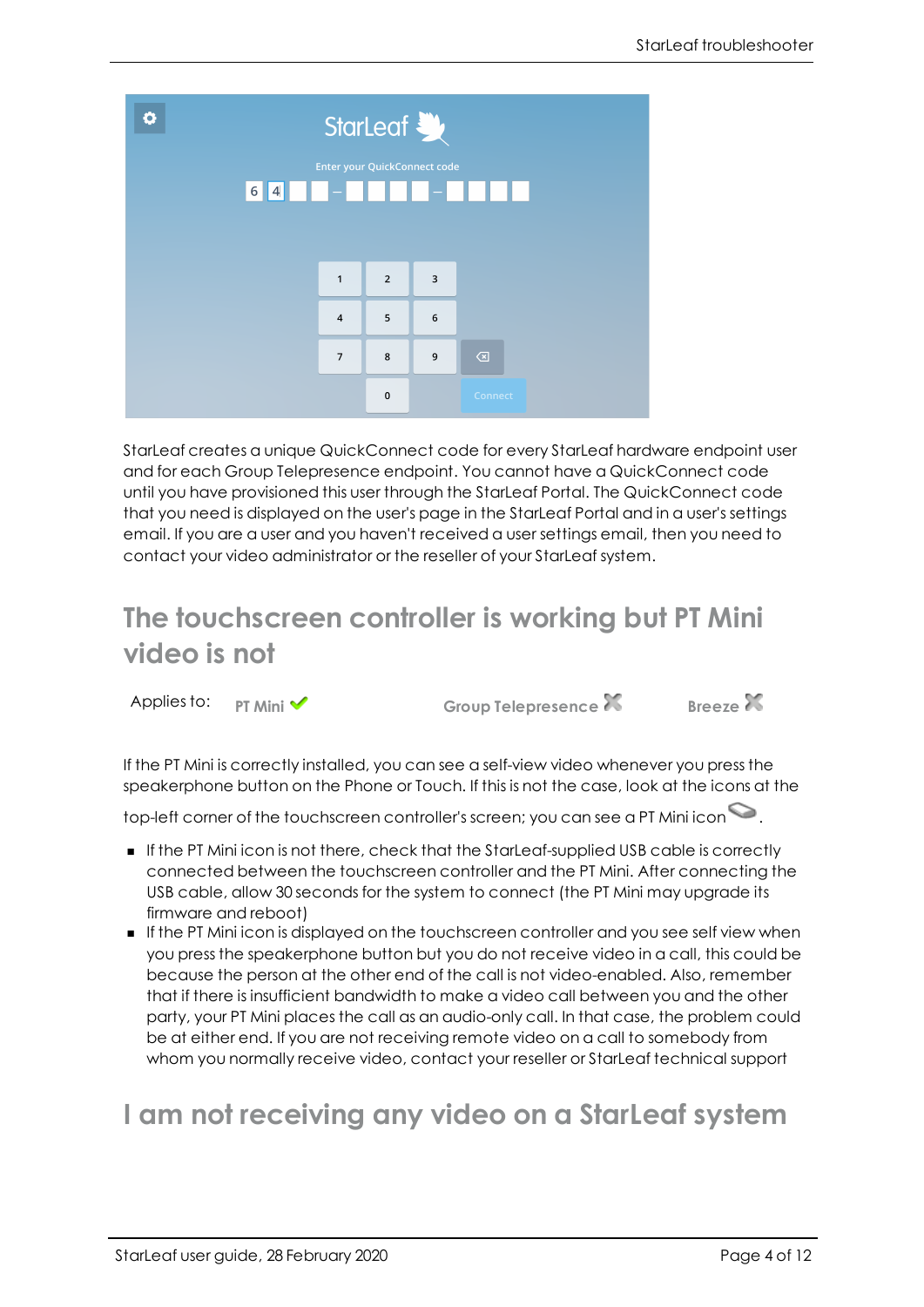Applies to: **PT** Mini ◆ Group Telepresence ◆ Breeze

If your screen is not showing any video from the StarLeaf endpoint:

- <sup>n</sup> Check the screen or projector is capable of 1080p resolution. If it is only 720p capable, please contact StarLeaf support
- <sup>n</sup> Check the connection to the screen and try replacing the cable
- <sup>n</sup> Ensure there is nothing between the StarLeaf unit and the screen. Remove any splitters or control devices
- <sup>n</sup> Check that the screen can accept digital inputs, and that you are not converting to VGA
- <sup>n</sup> If you are using an adaptor (to or from HDMI), try using a screen that you can plug into directly
- **n** Try using a different screen
- <sup>n</sup> Check that the screen can display video from another source

If your screen is showing your local video but does not show video on a call:

- <sup>n</sup> Check that the person calling you can see their local video and has not pressed video mute
- <sup>n</sup> Check that the person calling you can send video to other users. If not, then the problem is on their system and they should follow troubleshooting guidance
- <sup>n</sup> Check the statistics for the call to see whether you are receiving any packets

# **People I call from a StarLeaf system cannot see my video**

Applies to: **PT** Mini ◆ Group Telepresence ◆ Breeze

Press the recent calls button. If you cannot see the video from your local camera:

- $\bullet$  Check for the hardware icon (for example,  $\bullet$ ) in the top-left corner of the window. This indicates whether the StarLeaf-supplied USB cable is plugged in correctly
- <sup>n</sup> Check the camera's connection to the endpoint. If you have a spare camera, try a different camera and a different camera cable
- <sup>n</sup> Restart the endpoint if you have swapped from a USB camera to a PTZ camera
- **n** If you are using a PTZ camera:
	- $\bullet$  check that the settings dial is set to  $7$
	- unplug and replug the VISCA cable, or try another cable if you have a spare
	- plug the camera directly into a television to check whether it displays video
- **n** If you are using a USB camera:
	- plug the USB camera into a PC to check whether it displays video
	- check that you are using a Logitech C920, C922, or C930 camera. No other USB cameras are currently supported

If you can see your local video but people cannot see your video when you call them:

- Check that the video mute button is not pressed
- <sup>n</sup> Check your speed test result. If your speed is below 128kbps then no video is sent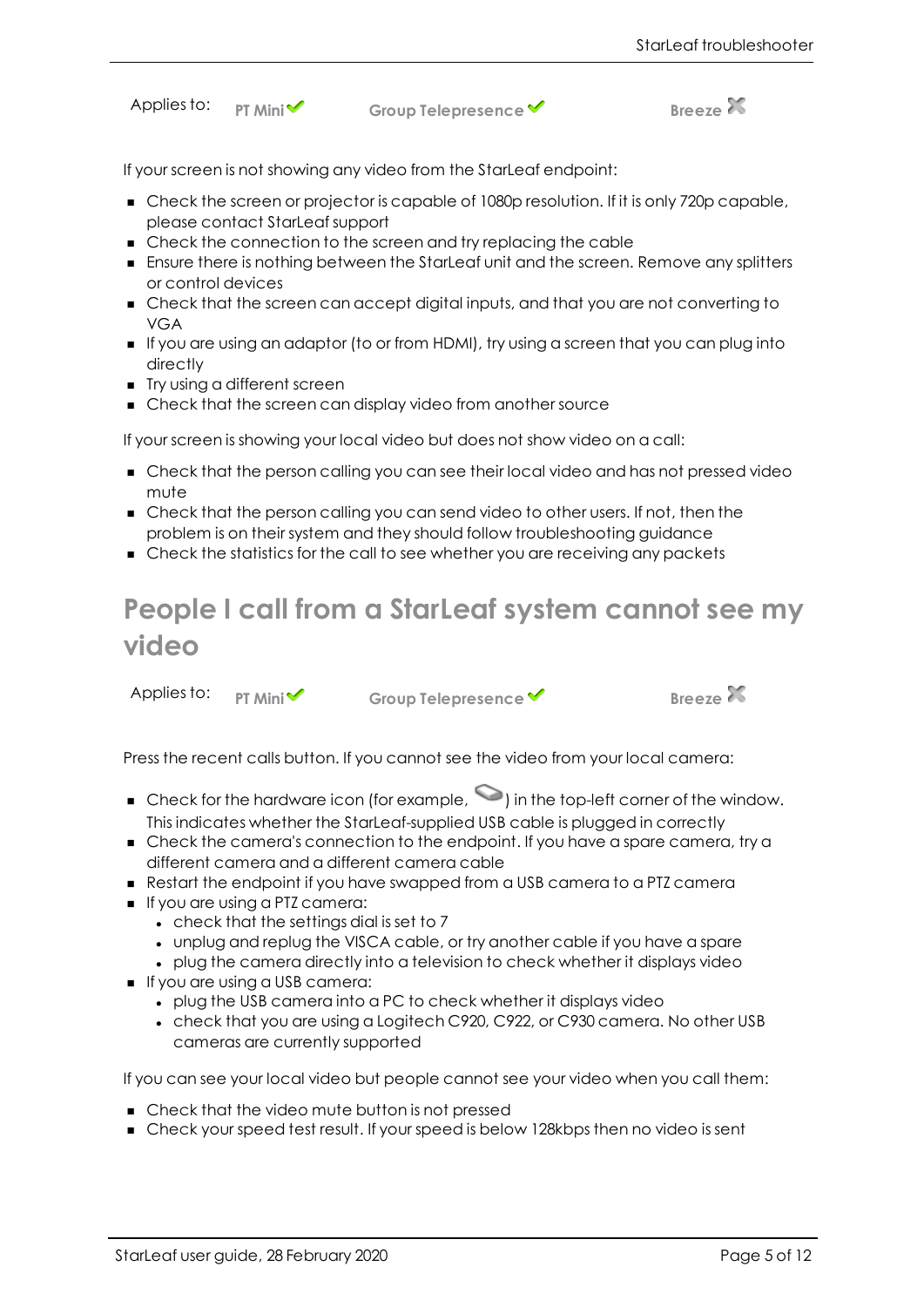- <sup>n</sup> Check that the person calling you can send video to other users. If not, then the problem is on their system and they should follow troubleshooting guidance
- <sup>n</sup> Check the statistics for the call to see whether you are receiving any packets

### **I cannot see my PC screen on the video monitor**

Applies to: **PT** Mini ◆ Group Telepresence **Breeze Breeze Breeze** 

The PT Mini ships with a variety of DVI cables to enable connection to most PCs. If you have connected your PC to your PT Mini and enabled the PC to send video to the system, you should see PC content on the video monitor; additionally, the touchscreen controller displays a laptop icon in the top-right of the phone's display. If you do not see this, then either the PC has not been correctly connected to the monitor, or it is not sending content to it.

Most modern PCs automatically detect when an extra monitor has been connected and send video to it but some, especially laptops, may require extra key presses or video configuration to send output to the extra monitor.

Your touchscreen controller display tells you if your PC is asleep with an icon in the top-left of the screen:



### **Resetting a StarLeaf system**

Applies to: **PT** Mini **V** Group Telepresence ◆ Breeze

To reset a StarLeaf hardware endpoint to factory default settings, go to the user record in the Portal for the user of the endpoint and set **Hardware endpoint** to *None*.

<span id="page-5-0"></span>

### **I have problems with video quality**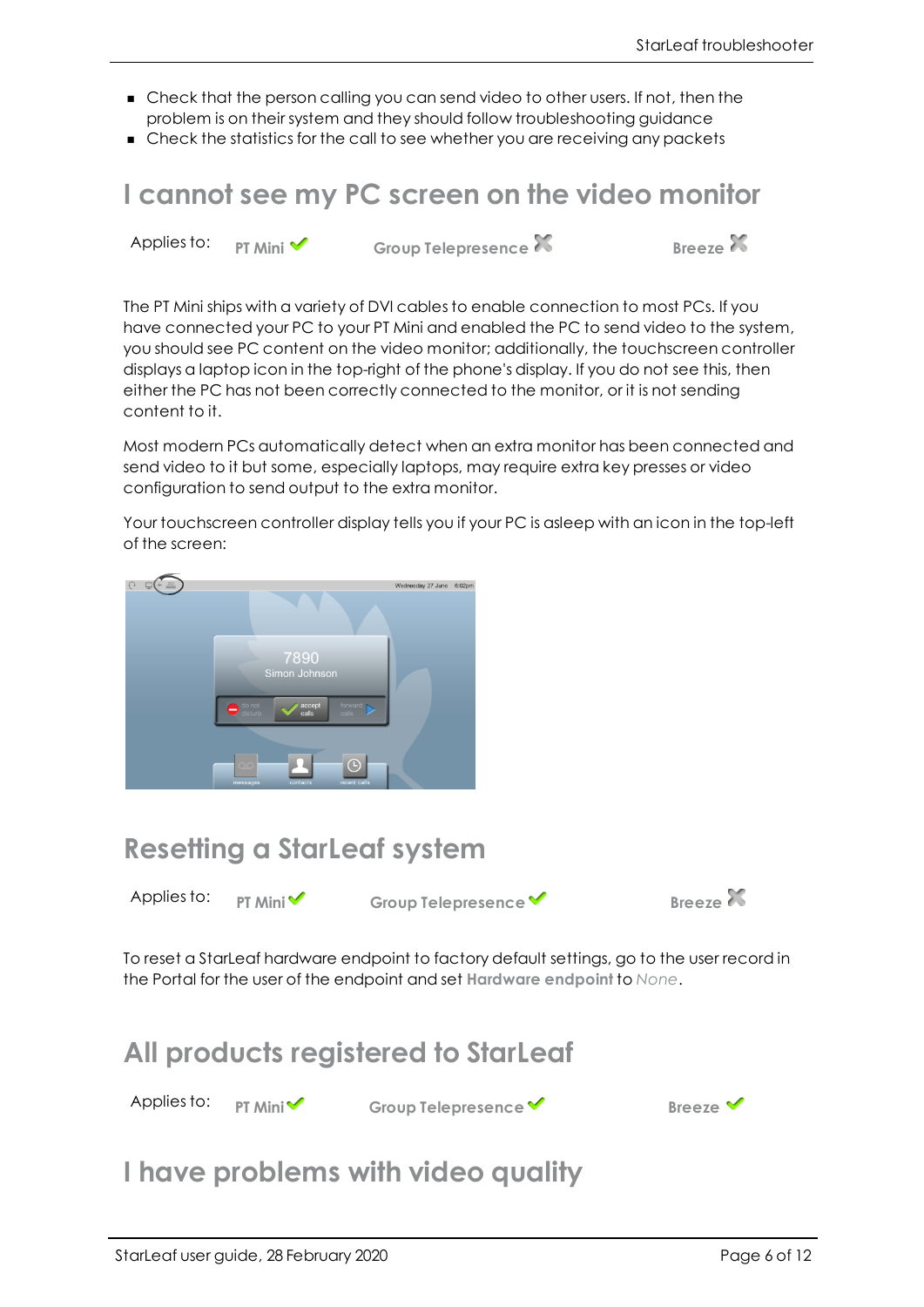**Note:** If you have dialed into a conference and you are the first participant, you are put on hold and won't see any video until either the conference creator, or another participant joins.

#### **Hardware endpoints**

If you are seeing poor-quality video, and especially if the video quality deteriorates unexpectedly, contact StarLeaf technical support.

Video quality is dependent on the bandwidth available in both directions between you and the person with whom you are having a video call. The display of the StarLeaf Phone or Touch reports if there is insufficient bandwidth for full quality video calls. The image below shows an example message:



If you see a message like the one above, retry the bandwidth test as the network may have been experiencing temporary unsatisfactory conditions. If you continue to have bandwidth issues, contact StarLeaf technical support for advice.

You should also check the call statistics to see if there is any packet loss on the call.

For more information about bandwidths and resolutions used by the StarLeaf platform, refer to Video bandwidths and resolutions used by the StarLeaf Cloud.

#### **Breeze**

Video problems when using Breeze may indicate:

- n insufficient bandwidth,
- <sup>n</sup> a camera issue, or
- **n** insufficient computer capability

Insufficient bandwidth

Breeze tests your bandwidth and scales video according to the results of the bandwidth test. If you are using Breeze, and when you make a call, there is no video, re-test the bandwidth. In some cases, you may have temporary network issues when you first start Breeze that make it seem (incorrectly) that you do not have sufficient bandwidth for video calls. Retesting the bandwidth in these cases solves this issue.

You should also check the call statistics to see if there is any packet loss on the call.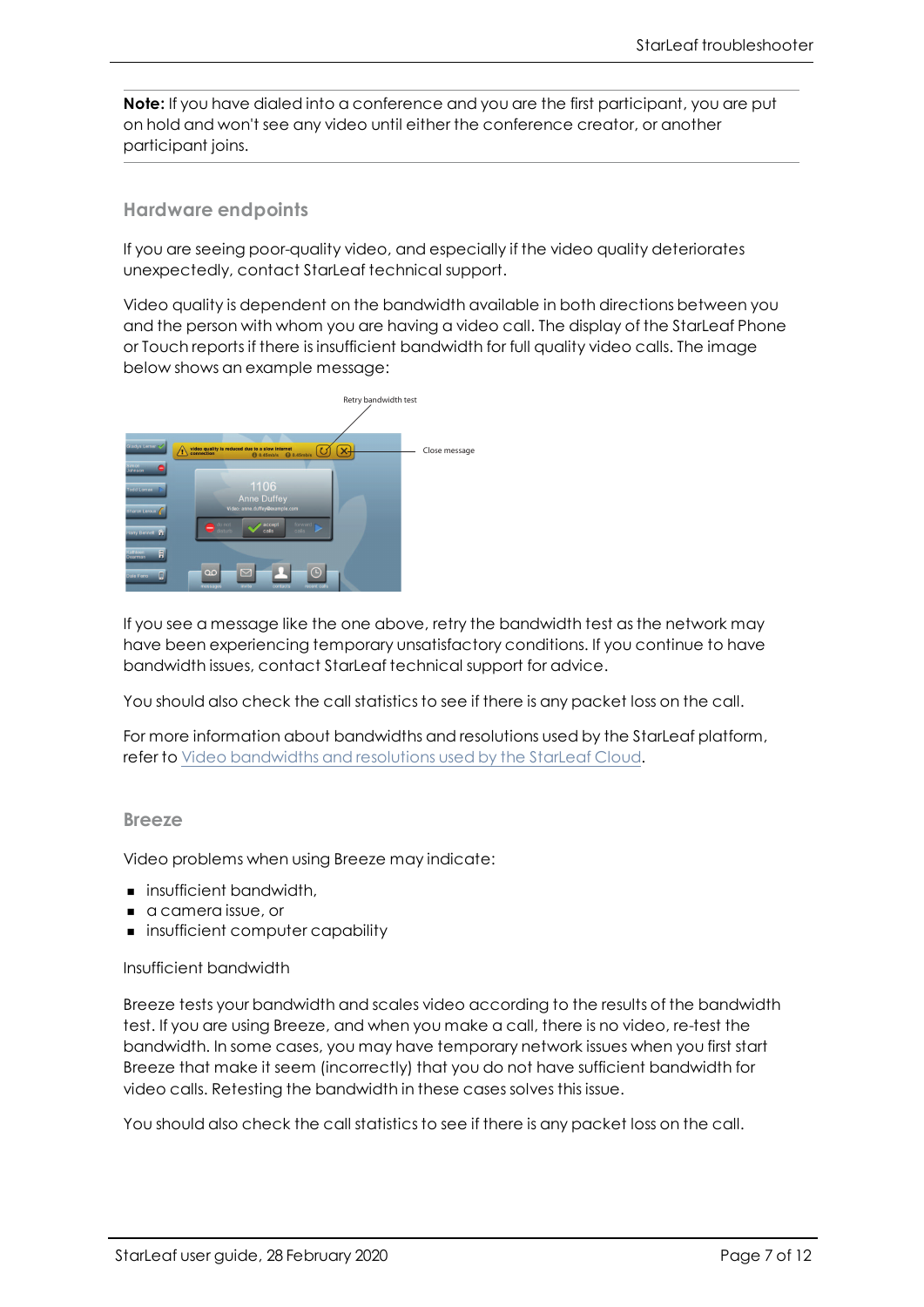For more information about bandwidths and resolutions used by the StarLeaf platform, refer to Video bandwidths and resolutions used by the StarLeaf Cloud.

To re-test bandwidth:

- 1. Click the leaf icon in the bottom-left of the Breeze display.
- 2. Click **retry bandwidth test**:



#### A camera issue

If the person you are calling cannot see you, it is possible that Breeze is attempting to use the wrong camera. To select a different camera:

1. In Breeze, click on the camera icon in the bottom-right of the screen. The camera icon



looks like this:  $\Box$  Breeze displays your camera information panel:

2. Using this panel, you can see which camera Breeze is using. You can also select to use any one of the cameras available on your computer. You can see the view that the selected camera currently has. You can also mute the video -so that you can make a video call where you cannot be seen.

If you have video problems, and you are sure your webcam is correctly functioning and you have restarted Breeze, contact StarLeaf technical support.

**Note:** Ensure that the room you are calling from is well lit with light shining onto your face or the faces of others in the room. If the light is shining from behind them, this can affect video call quality.

**The screen displays a name and extension number but there is a flashing exclamation mark in the topleft of the display**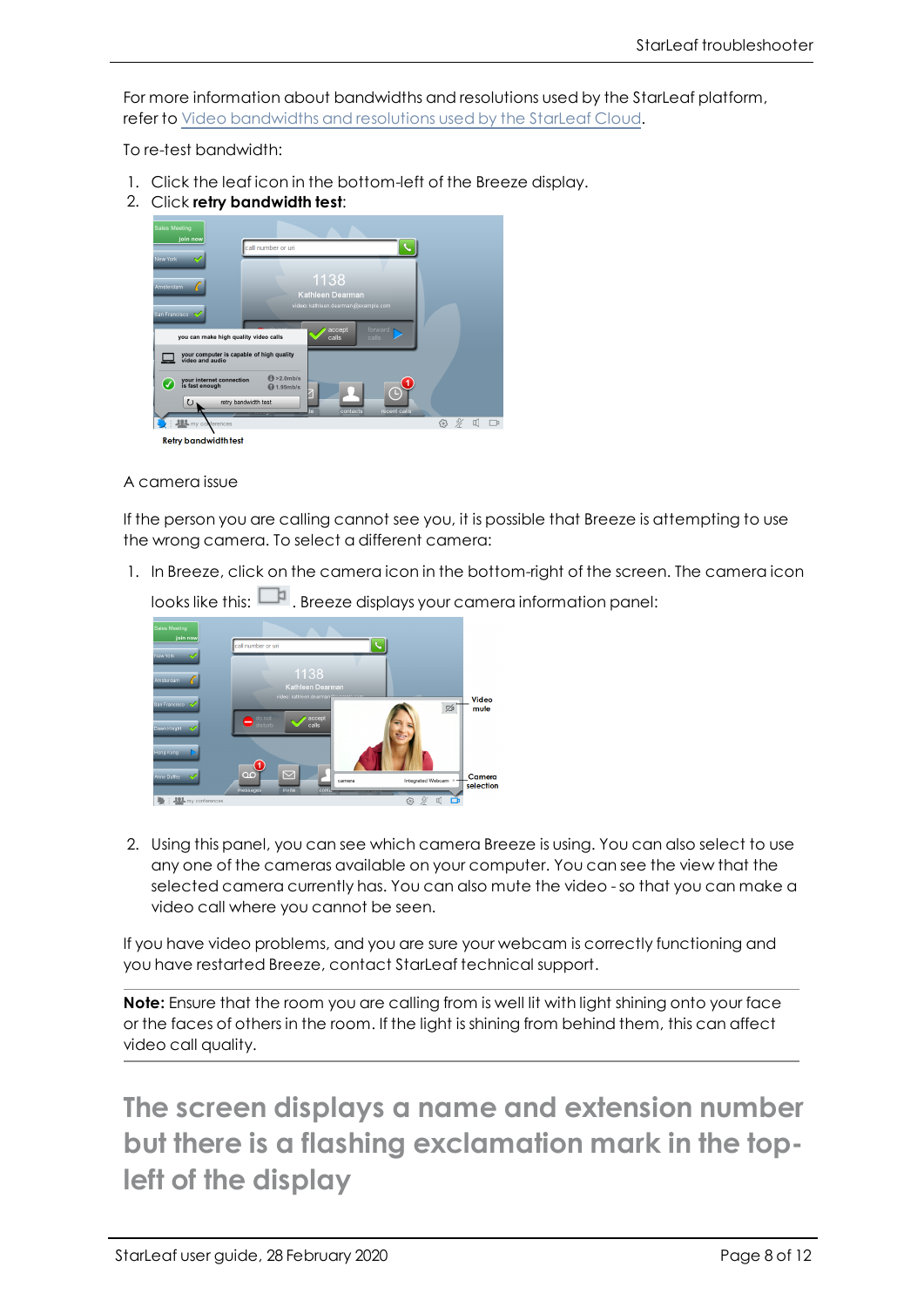A StarLeaf endpoint that displays a name and extension number, but there is a flashing exclamation mark in the top-left of the display has lost its connection to the StarLeaf platform and looks similar to this:



This happens under one of the following circumstances:

- There is a local or remote IP network problem
- **n** The Starleaf platform is temporarily unavailable due to an upgrade. During a platform upgrade, all endpoints display the exclamation mark for a short while (before rebooting, possibly upgrading their firmware and then reconnecting). StarLeaf provides advance notice of the exact time and date of any upgrade

# **When I dial a number I hear a beeping tone and see the message: 'failed (unavailable)'**

You have dialed a number that StarLeaf considers to be unroutable (for example, to an extension that does not exist). When you dial an unavailable number, the display is similar to this:



You might need to use a prefix when dialing a number outside of your company. For example, in many offices, you may be told to dial 9 for an outside line.

**Note:** Connection from your StarLeaf endpoints to the public telephone network is an optional extra. For more information, contact your StarLeaf representative.

If you think there is a problem with the routing of your calls, contact StarLeaf technical support.

### **The touchscreen controller or Breeze is powered**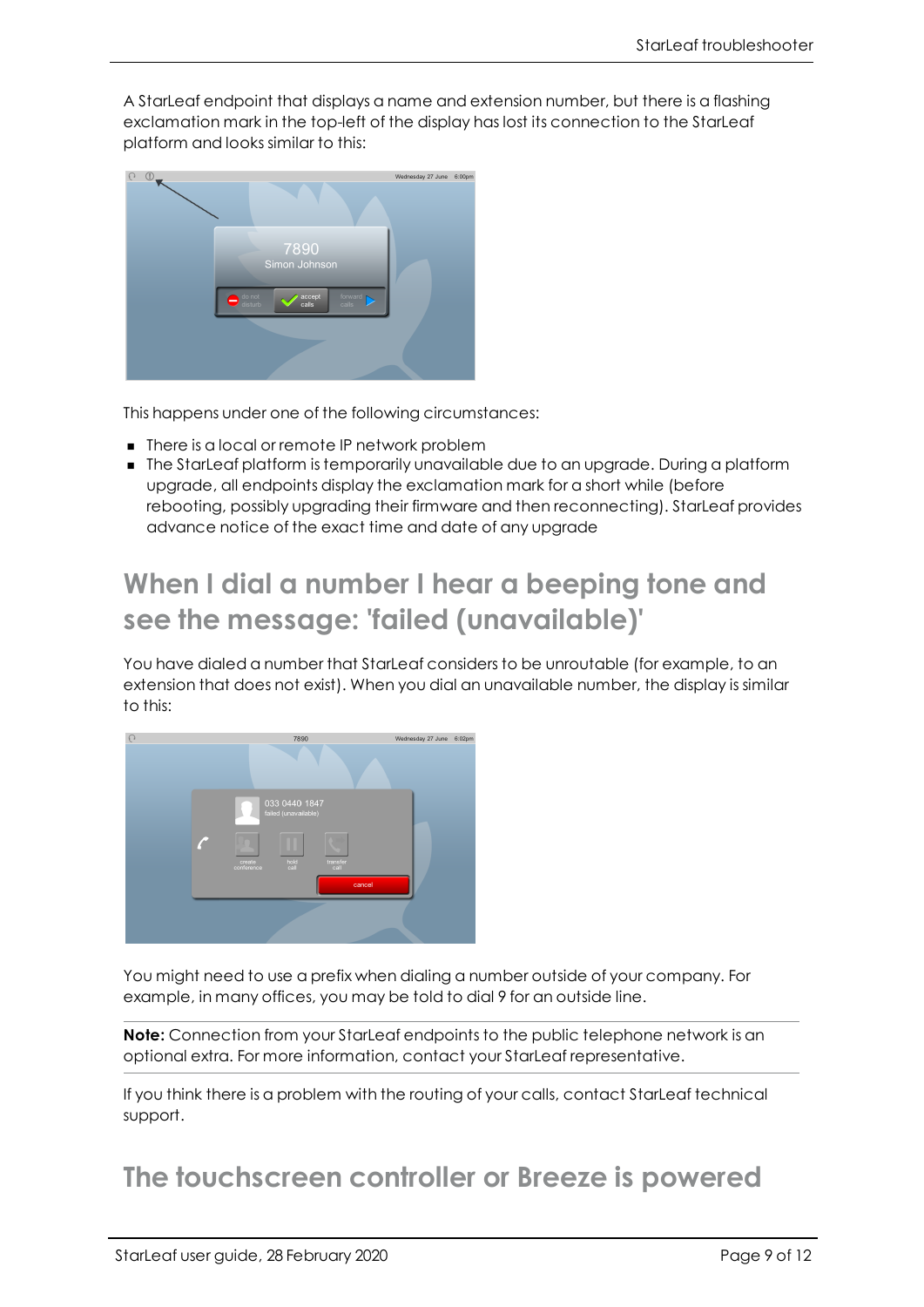### **but displays a blue screen**

If the touchscreen controller or Breeze displays a blue screen, this indicates that it has not registered with the StarLeaf platform. The touchscreen controller also displays a message. For example, in the image below, the touchscreen controller is downloading firmware.



Messages are one of the following:

- **n Downloading firmware: x%:** The endpoint is downloading a new firmware image. The end user must wait until this has finished. The endpoint automatically reboots itself and then re-registers to the StarLeaf platform. Depending on the speed of the end user's Internet connection, it could take several minutes for the endpoint to complete the firmware download
- <sup>n</sup> **No link detected on NET port**: The endpoint is not physically connected to the network
	- <sup>l</sup> For PT Mini, ensure the network cable is connected to the network port on the rear of the touchscreen controller (labeled with this symbol:  $\frac{1}{2}$ , ). Make sure you have not connected the network cable to the PC port on the rear of the touchscreen controller. Use the installation guide to ensure you have correctly installed the PT Mini
	- For Group Telepresence, ensure the network cable is connected to the Network connector on the Group Telepresence codec and that the network port on the rear of the touchscreen controller is connected to the StarLeaf Phone port on the Group Telepresence codec. Use the installation guide to ensure you have correctly installed Group Telepresence endpoint
	- For Breeze, make sure the device on which it is running has a network connection
- **Naiting for DHCP:** If you see this message for 20 seconds on the touchscreen controller, and then the message "Failed to obtain DHCP lease" this means that the endpoint has failed to obtain network configuration settings from the local network. In this case, you need to contact the local network administrator
- <sup>n</sup> **Failed to resolve provisioning server**: The endpoint is unable to establish a network connection to the StarLeaf server at config.starleaf.com. Use this checklist to identify the problem:
	- Is there an Internet connection or firewall problem at the end user's location?
	- Has the touchscreen controller been configured with correct network settings? Press **settings** in the top-right of the touchscreen controller display and check that the settings are correct. To determine the correct settings, refer to your StarLeaf provisioning document or contact StarLeaf technical support
	- Has the touchscreen controller obtained an IP address by DHCP or has it been configured with an incorrect static IP address?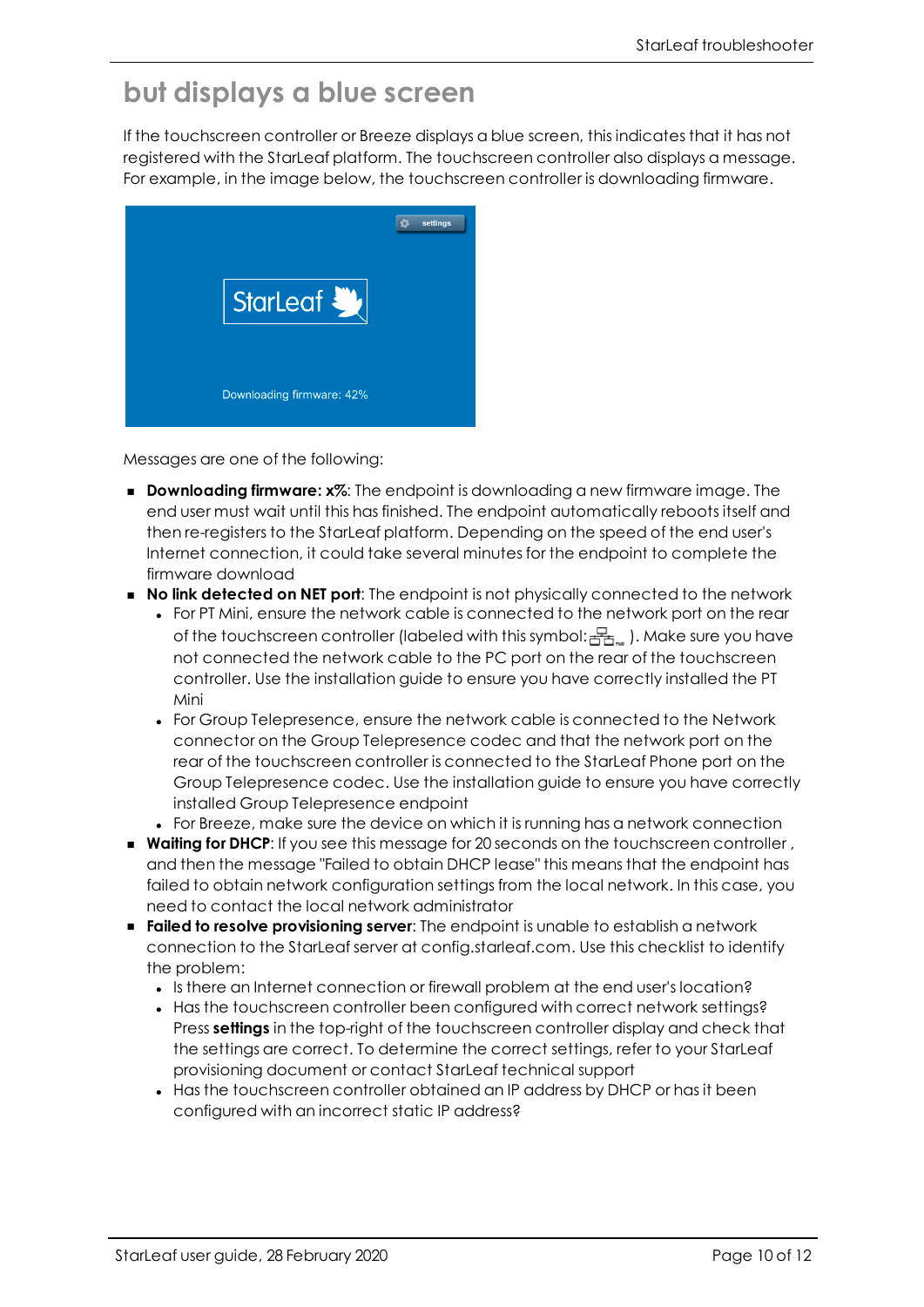**n Starting...'**: If the display stays on the 'starting' message for an extended period of time, this means that the touchscreen controller or Breeze has reached the StarLeaf provisioning server, but is unable to make a tunnel connection to the server in the Cloud that hosts your organization. This server is identified by the host name <your\_org\_ name>.call.sl. The most common cause for this message occurring is that there is a firewall that is not allowing outbound network connections to any of the range of ports that it tries on the server. For more information about those ports, refer to the Firewall configuration overview.

If the above information does not enable you to connect the touchscreen controller or Breeze to the StarLeaf, contact StarLeaf technical support.

Additionally, if you have an H.323 endpoint registered with StarLeaf:

# **My H.323 endpoint cannot connect to the Cloud**

If your StarLeaf registered H.323 endpoint cannot connect to the StarLeaf platform, follow the steps below to troubleshoot.

- **Ensure you have followed the instructions in Adding H.323 endpoints to the Portal and** any additional steps for configuring your endpoint.
- <sup>n</sup> Check that H.460 is enabled on your endpoint. Try disabling and re-enabling the setting.
- <sup>n</sup> Turn off any static NAT configuration on your endpoint.
- <sup>n</sup> Check that your endpoint can register to a gatekeeper other than StarLeaf, such as mcu.starleaf.com. If it cannot register there, check your company's firewall.
- <sup>n</sup> Ensure your firewall is not altering H.323 messages, for instance by changing NATed addresses.
- <sup>n</sup> If possible, try putting your endpoint on a public address and registering from there.